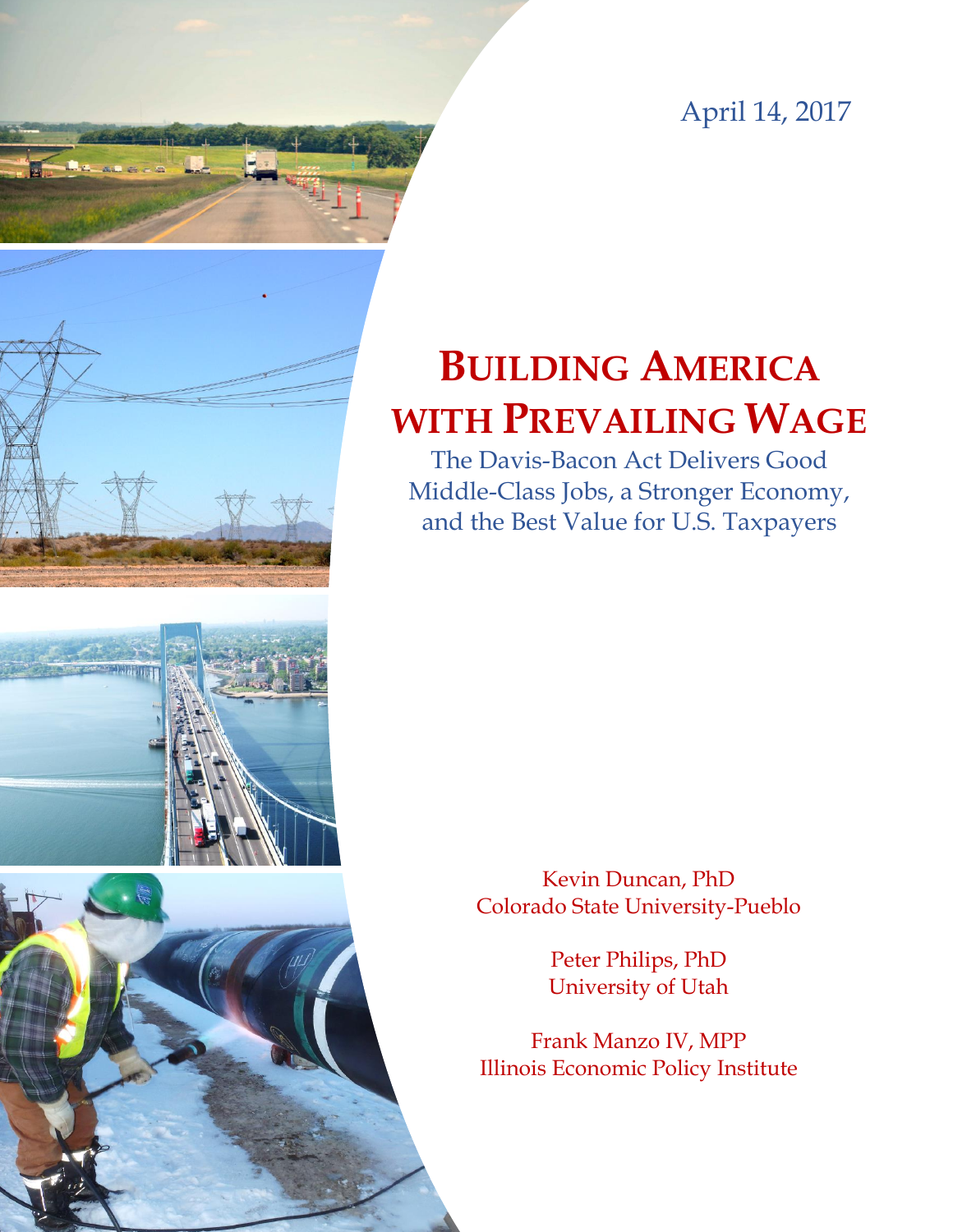# <span id="page-1-0"></span>**EXECUTIVE SUMMARY**

The Davis-Bacon Act and related Acts have required local prevailing wages on federally-funded and federallyassisted construction projects since 1931. Prevailing wages are minimum wages for public works construction that reflect local market standards for different skilled trades. Additionally, 29 states have state-level "little Davis-Bacon Acts" that require prevailing wages on projects funded by state or local government. The main purpose of the Davis-Bacon Act is to protect local construction standards in the competitive public bidding process.

# **The Davis-Bacon Act Provides the Best Value for Taxpayers**

- Most peer-reviewed studies conclude that prevailing wage has no significant impact on total project costs.
- Construction wages represent a historically small and declining fraction of total public works costs.
- The Davis-Bacon Act reduces spending on materials, fuel, and equipment on public works projects.
- Repeal of the Davis-Bacon Act would increase spending on public assistance for construction workers.
- By increasing worker incomes, the Davis-Bacon Act increases state and federal tax revenues.

# **The Davis-Bacon Act Levels the Playing Field and Strengthens the Economy**

- Federal contracts go to the lowest bidder. Without local market standards to level the playing field, firms have incentives to cut corners on safety, benefits, and training and to engage in labor abuses in order to win bids.
- The Davis-Bacon Act reduces illegal employment practices and combats the underground economy.
- The Davis-Bacon Act increases hiring of local contractors and local workers.
- The Davis-Bacon Act keeps more tax dollars, more income, and more spending in the local community. This creates jobs across all sectors of the economy.
- The overall level of bid competition is not affected by the Davis-Bacon Act and similar state laws.

# **The Davis-Bacon Act Boosts Productivity, Safety, and Efficiency**

- The Davis-Bacon Act promotes hiring and retention of higher-skilled workers.
- Worksite productivity is up to 33% higher in states with little Davis-Bacon Acts.
- States with little Davis-Bacon Acts have 15% fewer injuries on construction sites. Repeal of the federal Davis-Bacon Act would result in 76,000 more injuries and 675,000 more workdays lost to injury every year.
- The Davis-Bacon Act prevents skilled trade workforce shortages by boosting investment in apprenticeship training. At the state-level, states that have repealed little Davis-Bacon Acts have seen training drop by 40%.

# **The Davis-Bacon Act Helps Workers Access Ladders into the Middle Class**

- The Davis-Bacon Act reduces the number of construction workers living in poverty by up to 30%.
- The Davis-Bacon Act increases blue-collar construction worker earnings by 16-17% annually.
- The Davis-Bacon Act increases the chance of a construction worker having health insurance at work.

# **The Davis-Bacon Act Benefits Veterans, Women, and People of Color**

- Veterans are more likely to work in construction than non-veterans and are even more likely to be employed in construction in states that have little Davis-Bacon Acts.
- The Davis-Bacon Act reduces wage disparities for women and people of color, and result in higher segments of both groups pursuing careers in the construction trades.
- Congressional Black Caucus: "Davis-Bacon has been instrumental in bridging the wage gap for historically disadvantaged sectors of our society."

# **Current Davis-Bacon Surveys are Transparent, Reliable, and Reflect Actual Market Standards**

- By including wages, fringe benefits, and training contributions by job classification where the work is performed, Davis-Bacon wage surveys reveal actual market rates in more than 3,000 counties across America.
- The Commissioner of the Bureau of Labor Statistics says that use of BLS data is not appropriate for prevailing wage determinations because it excludes benefits, over-represents residential construction, does not account for the skill level of workers, does not survey actual construction sites, and is often based on small sample sizes.
- Changing the Davis-Bacon wage survey by using BLS data or other faulty procedures would impose a significant wage cut on millions of middle-class American construction workers.

Research consistently shows that the Davis-Bacon Act and similar state laws deliver a stronger economy, a growing middle class, higher standards of safety and productivity, and top value for taxpayers.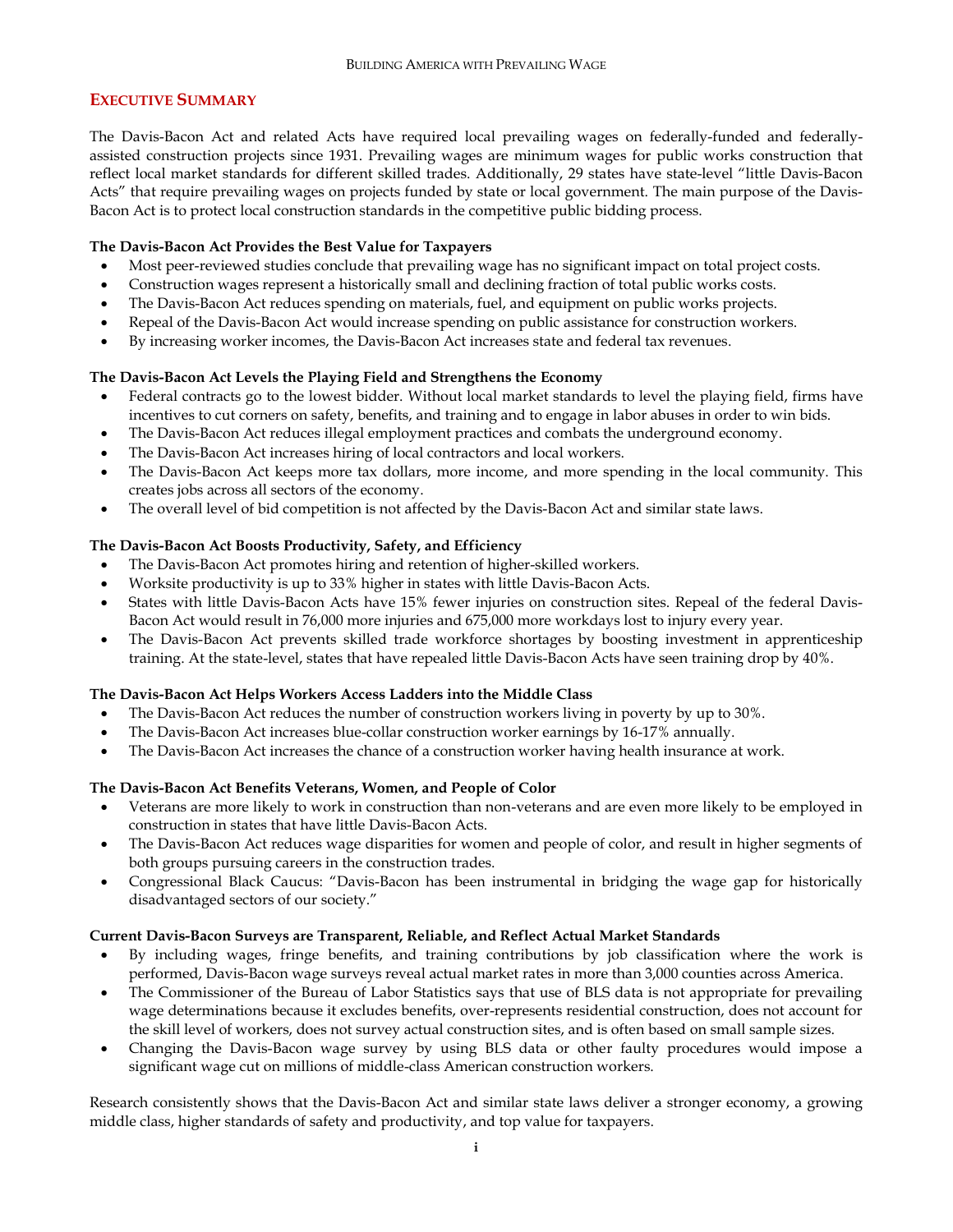# **TABLE OF CONTENTS**

| <b>Executive Summary</b>                                                                                  | $\mathbf{i}$   |
|-----------------------------------------------------------------------------------------------------------|----------------|
| Introduction to the Davis-Bacon Act                                                                       | $\mathbf{1}$   |
| The Davis-Bacon Act is an Effective Job Skills Advancement Policy                                         | $\overline{2}$ |
| The Davis-Bacon Act Provides Pathways into the Middle Class for All Workers                               | 3              |
| The Davis-Bacon Act Boosts Economic Development and Supports Local Employers                              | $\overline{4}$ |
| The Davis-Bacon Act Provides the Best Value for Taxpayers                                                 | $\overline{4}$ |
| Davis-Bacon Surveys are Transparent and Reflect Actual Wages Paid by Private Contractors in Local Markets | -6             |
| The Bottom Line                                                                                           | 7              |
| Sources                                                                                                   | 8              |

# **COVER PHOTO CREDITS**

Dooley, Kevin. [\(2015](https://www.flickr.com/photos/pagedooley/23790163204/in/photolist-CffNFE-raVLmJ-oWUpDT-82qz7U-6Dxahn-vd5mzP-7HQdMT-pKiQLo-beHA1p-qvmUkg-4Tynok-7HSJ71-hqkGDQ-fqyPZc-ttE9N-dGv5eQ-g7Xo8X-oz6Hwk-jKE6g7-pbkyyq-pnRYaf-qc1t8V-aPJkFv-7U3ASA-5bB8cL-9j7wvM-vh62M2-rbndpL-7ufpER-9qaYbo-b4mJFR-sUACB-pmiS2L-dfwcVo-e78pU2-aFkAmn-8WMMuU-f9X5hY-dF6fGB-8a4pw2-dbYgMi-2TD8Vz-dRvL9X-rvKyxb-fwjU9K-9txWFW-e9oxLQ-qNnU-p3JqVp-fMCH7t)). "Transmission." Creative Commons Flickr User.

Flickr User Jasonwoodhead23. [\(2012](https://www.flickr.com/photos/woodhead/6855638978/in/photolist-brNWC3-brNT2h-bveTGX-brNQeG-RzWUQm-SaAVaB-SmMQqn-bnhD73-bAcxNp-bmgbwv-bnhEJU-bpe4Fg-bveRaV-bnhGz3-bsM3fk-bveV9v-bEHFon-bEHNep-bpee3a-bsLWsX-RM2abb-bveWGB-bpe6wk-bp7nRQ-bp7ev9-bsLRYt-SaAZgc-bp7iSs-bpeccD-brNXfu-bp7hMo-bEHDFr-bveUyK-bsLXJt-bveVVz-bnhEcd-bped7T-bsM4yK-bsLZFV-bk1eBr-RM2bxu-bsM1QT-bvf1tF-brNVXC-bnhCpU-bC2aTv-bsM5K6-bpe3u2-bpebjz-bveZNX)). "Pipeline." Creative Commons Flickr User.

Metropolitan Transportation Authority of the State of New York. [\(2013](https://www.flickr.com/photos/mtaphotos/8949916389/in/photolist-eCSEkg-7ZD7ce-8QR7R1-QUwmkh-iDZyFJ-aA8mZC-6Y7F5J-gjLqwV-hwsDS8-3eq9We-9PFm9Q-bDTA8t-4XZjhi-ahgEpJ-fvyQzX-hZEEg6-fvyYjD-fvz2jp-5uLdHw-dFyqng-aWHKDM-cbdZjd-fvPAbN-6Q1kjT-fvVEVs-5jtt6f-47UXdu-fvPcUq-fvP5Fb-Ry6uUE-aDaymR-p86VET-fvP92s-hGeYa4-hZE2tE-9LGi7P-iDZnfN-aENBeB-mUDL5R-S57CCQ-fvPgEj-FKktEh-FMCoEF-cbdZHA-dY5udY-fvzaKM-nec58v-r5pNhY-bivB6v-pMzoda)). "View Bronx Tower Throngs Neck." Creative Commons Flickr User.

North Dakota Department of Transportation (NDDOT). [\(2014](https://www.flickr.com/photos/nddot/14597697914/in/photolist-oeX21N-nfdbBe-de3Cc1-6NCwSu-73oHgx-9swvZM-nXCpCS-pP5EDM-7Vp3Mk-hgjPGV-pLQZjn-nSXfdM-85TpHJ-87sxci-bsT4eg-o3bTdL-iYYsDH-bM1NK4-bR9kdR-9swubM-dcZXvM-iYKUVr-dpKJYX-bVnkZe-6vhvXW-ci1tWf-bqbSkY-e4fZuj-bVqv5g-fdqbs5-nvQZW1-pLQZwB-nxjvvN-FGCUq-fdqdim-aNQiPx-qm8dry-dmkrDt-bPDU1n-7w5QTD-9DPbRm-cABJbd-4TcFaF-7JDPRA-fdaQbH-if7bB-7CHzss-bz9ugQ-4Tc1gH-q27DZo)). "Construction Zone." Creative Commons Flickr User.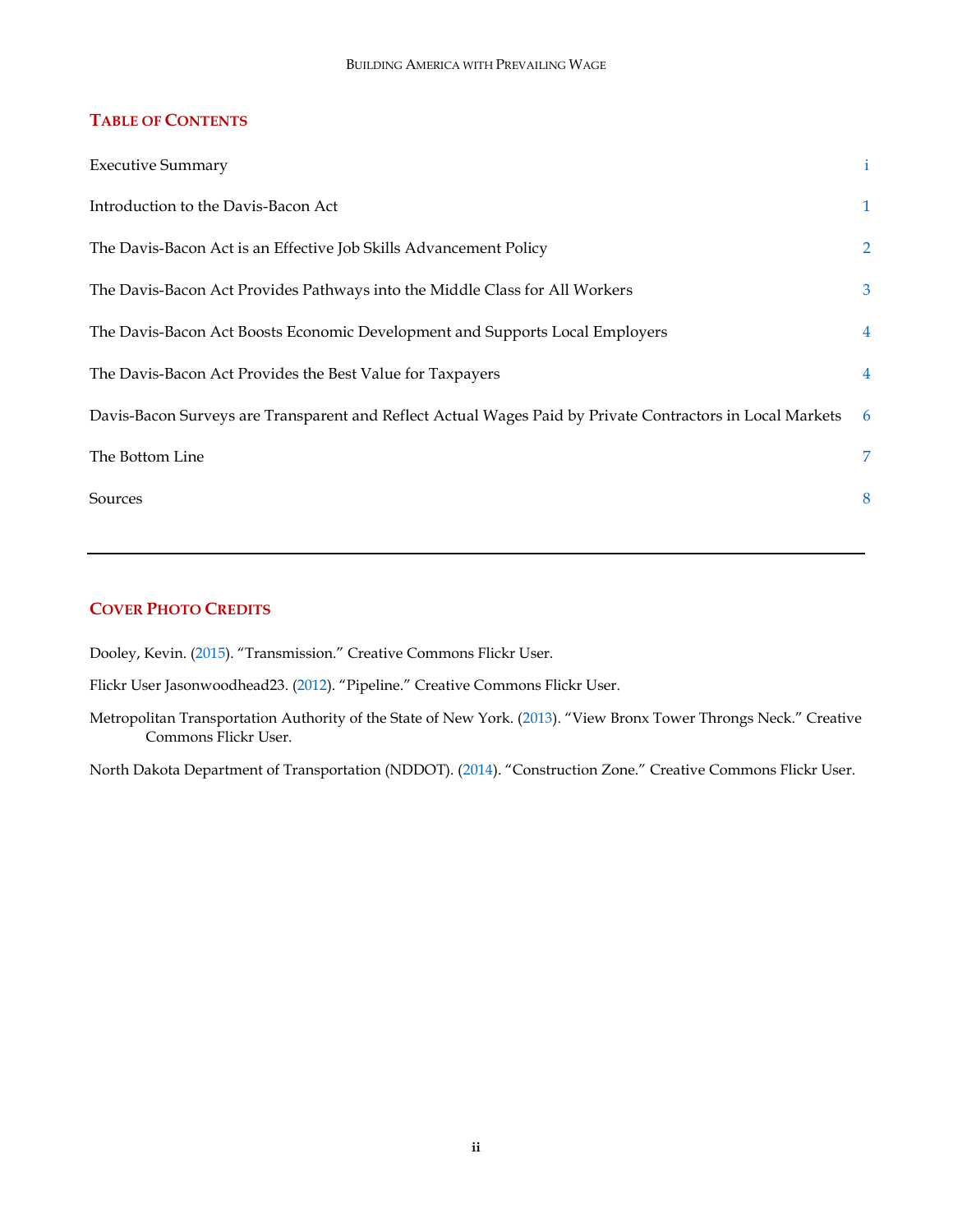#### <span id="page-3-0"></span>**INTRODUCTION TO THE DAVIS-BACON ACT**

With the renewed focus on rebuilding American infrastructure, Congress must support policies that also rebuild domestic family-supporting jobs with health and retirement benefits. Fortunately, such a policy is already in place and only needs to be applied to the vast construction activity ahead. The historically bipartisan Davis-Bacon Act creates a level playing field for all federal construction contractors by ensuring that public expenditures maintain and reflect local area standards for wages and benefits. The main purpose of the Davis-Bacon Act is to support middle-class American families by protecting market-based local wages and benefits in the competitive public bidding process. This policy brief summarizes the current state of research related to the Act and the essential role of prevailing wage policies in both the public construction sector and the American economy.

Federal construction bidding is not like the private sector. Government procurement agents are typically required to select the lowest bidder. This puts added pressure on contractors to engage in cutthroat bidding and sometimes labor abuses. In the low-bid model used on federally-assisted and federally-funded construction projects, contractors aim to lower their bid however possible, including by reducing worker wages and by jettisoning long-term costs such as training or benefits in order to win the short-term work. The Davis-Bacon Act levels the playing field, allowing local contractors and local workers a fair shot at these government projects and incentivizing competition based on core competencies in construction rather than on the lowest pay that employers can get away with. One of the purposes of the Davis-Bacon Act is to ensure that federal construction expenditures are fairly distributed across states and that wages do not all flow downhill to the standards set by the lowest-wage, least-insured areas of the country.

It is no accident, therefore, that bipartisan support for the Davis-Bacon Act and its "related" laws has continued for 85 years. From 1931 to the present, the Davis-Bacon Act and subsequently enacted applications of the Act to billions of dollars of federally-supported infrastructure projects have been central to the modern American procurement system. The Davis-Bacon Act applies prevailing wage standards to direct federal infrastructure construction, and through dozens of "related" laws, to federally-assisted state, county, and municipal construction projects. These laws, taken together, establish an interrelated institutional and governmental framework for the construction industry in the United States– one which fosters productivity and the training of skilled workers required to build the infrastructure needed for a growing, technologically sophisticated, and competitive national economy.

Under both Republican and Democratic Presidents, and with bipartisan support in Congress, billions of dollars have been spent by federal, state, and municipal contracting agencies to construct everything from military bases and the nation's surface transportation systems to housing, hospitals, and sewer systems (29 CFR, Subpart A, section 5.1). During the Eisenhower Administration, strong bipartisan support resulted in the extension of the Davis-Bacon Act to the construction of the Interstate Highway System which laid the basis for unprecedented national growth and development. The debate at that time over the extension of, what Representative Russell Mack (R-Wash.) proudly called "a 25-year-old Republican law," highlighted the important benefits of the Davis-Bacon Act to both contractors and workers. The history of the debate featured numerous Republican members seeking to protect contractors and workers from harm above all– stating that the Act, in preserving local standards, "does not raise wages but it does prevent wage cutting and it is wage cutting and labor standard lowering that we wish to prevent" [\(Whittaker, 2007\)](http://www.mit.edu/afs.new/sipb/contrib/wikileaks-crs/wikileaks-crs-reports/94-408.pdf). Several members further rebutted the claims of critics, saying that "the argument that it would greatly increase the cost of building roads is entirely a ghost and a phantom and is not substantiated by the facts" ([Whittaker, 2007\)](http://www.mit.edu/afs.new/sipb/contrib/wikileaks-crs/wikileaks-crs-reports/94-408.pdf). Just as in the 1950s, today's critics of the Davis-Bacon Act still make cost claims that are a "ghost and a phantom."

There is evidence of effects on construction industry market outcomes when the Davis-Bacon Act is not utilized for large-scale infrastructure efforts. In late August 2005, following the devastation of Hurricane Katrina, President George W. Bush temporarily suspended the Act for Gulf Coast areas in Florida, Alabama, Mississippi, and Louisiana. The decision came at the urging of a small group of conservative House members who repeated old assertions about the Act creating bureaucratic delays, additional costs, and claims of discrimination "against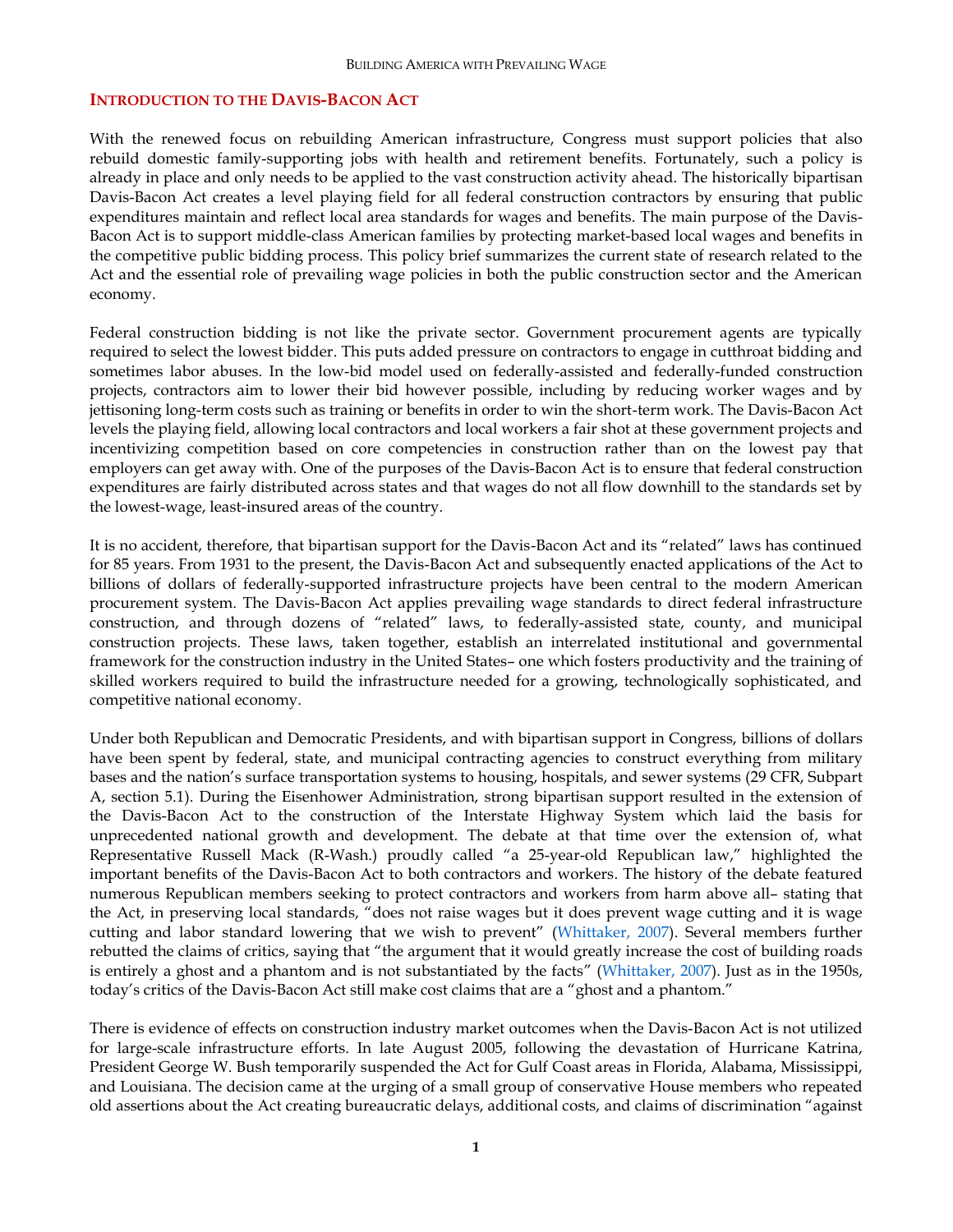contractor employment of non-union and lower-skilled workers" ([Whittaker, 2005\)](http://research.policyarchive.org/2624.pdf). During the next two months, several billion dollars of contracts were awarded that carried no Davis-Bacon standards. Subcontracts which would flow from them for years to come also did not require prevailing wages. The results of investing public resources without labor standards were as devastating as they were predictable. Reports and later studies documented widespread displacement of local workers by migratory low-wage, low-skill workers who were forced to endure significant health and safety depredations as the cost of their employment.<sup>1</sup> The consequences of the suspension of the Davis-Bacon Act were so immediate and dire that a bipartisan group of legislators was summoned to the White House in late October where Chief of Staff Andrew Card announced that the President was reversing the suspension and reportedly conceded, "there appeared to be no savings garnered from suspending the Davis-Bacon Act" ([Whittaker, 2005\)](http://research.policyarchive.org/2624.pdf).

*The Davis-Bacon Act has supported local economies and benefitted American taxpayers for decades*. Securing its achievements for the future is more important than ever. By upholding local wages, the Davis-Bacon Act protects work for local contractors and construction workers. When local workers and companies are employed, more of the project funds remain in the local economy, stimulating additional economic activity. The Davis-Bacon Act also supports proper safety and skills training programs, improves economic outcomes for veterans, and provides pathways into the middle class for all blue-collar workers– keeping them off government assistance programs. Finally, the methodology for ascertaining Davis-Bacon prevailing wage and benefits rates is valid, transparent, reliable, and based on surveys of actual local construction market participants. Repealing or weakening the Davis-Bacon Act would have zero impact on reducing federal spending, but it *would* result in a substantial wage cut for America's working class.

# <span id="page-4-0"></span>**THE DAVIS-BACON ACT IS AN EFFECTIVE JOB SKILLS ADVANCEMENT POLICY**

Construction is the most volatile major industry in the United States. The construction industry is inherently seasonal in nature, with major projects built and repaired during peak months with desirable weather. Construction work is also cyclical and contingent on both private market conditions and public sector investment. When workers finish a project, there is often a period of unemployment while they look for another job, sometimes with new employers. The turbulence caused by these seasonal, cyclical, and fiscal factors creates strong disincentives for employers and employees to invest in the type of training that leads to a highly-skilled, efficient, and safe workforce. Contractors are afraid of losing the investment if workers who they train decide to leave to work for a competitor after a project is finished. On the other hand, workers do not have the incentive to pay for training out-of-pocket because the possibility of prolonged spells of unemployment could prevent the investment from paying off. The result is a "market failure" in which insufficient worker training is provided in construction.

The Davis-Bacon Act helps correct this market failure by reflecting local, market-based standards for wages, benefits, and training contributions in the community where the project is being built. The law ensures that the next generation of construction workers is trained, the current skilled workforce is retained, and the previous generation is cared for in retirement. For over eight and a half decades, the Davis-Bacon Act has helped employers to invest in the human capital development of construction workers, promoting a skilled workforce that completes high-quality public construction projects on-time and under budget. Furthermore, these benefits are not confined to the public construction projects themselves. The apprenticeship training that is incentivized and supported by the Davis-Bacon Act and "related" laws carries over to private infrastructure construction projects because once a worker is trained, he or she retains that training throughout his or her career. Local economies benefit when construction workers can pay for their own retirement needs and health care for themselves and their families.

Economic research shows that, at the state level, prevailing wage laws that cover state-assisted public construction (known as "little Davis-Bacon Acts") are successful at increasing apprenticeship training in the construction industry. Economist Cihan Bilginsoy finds that apprenticeship enrollments are 6 to 8 percent higher in states with little Davis-Bacon Acts. Apprentices also complete their on-the-job and classroom training at a faster rate in states with little Davis-Bacon Acts [\(Bilginsoy, 2005\)](https://ideas.repec.org/p/uta/papers/2003_08.html). Another study found that the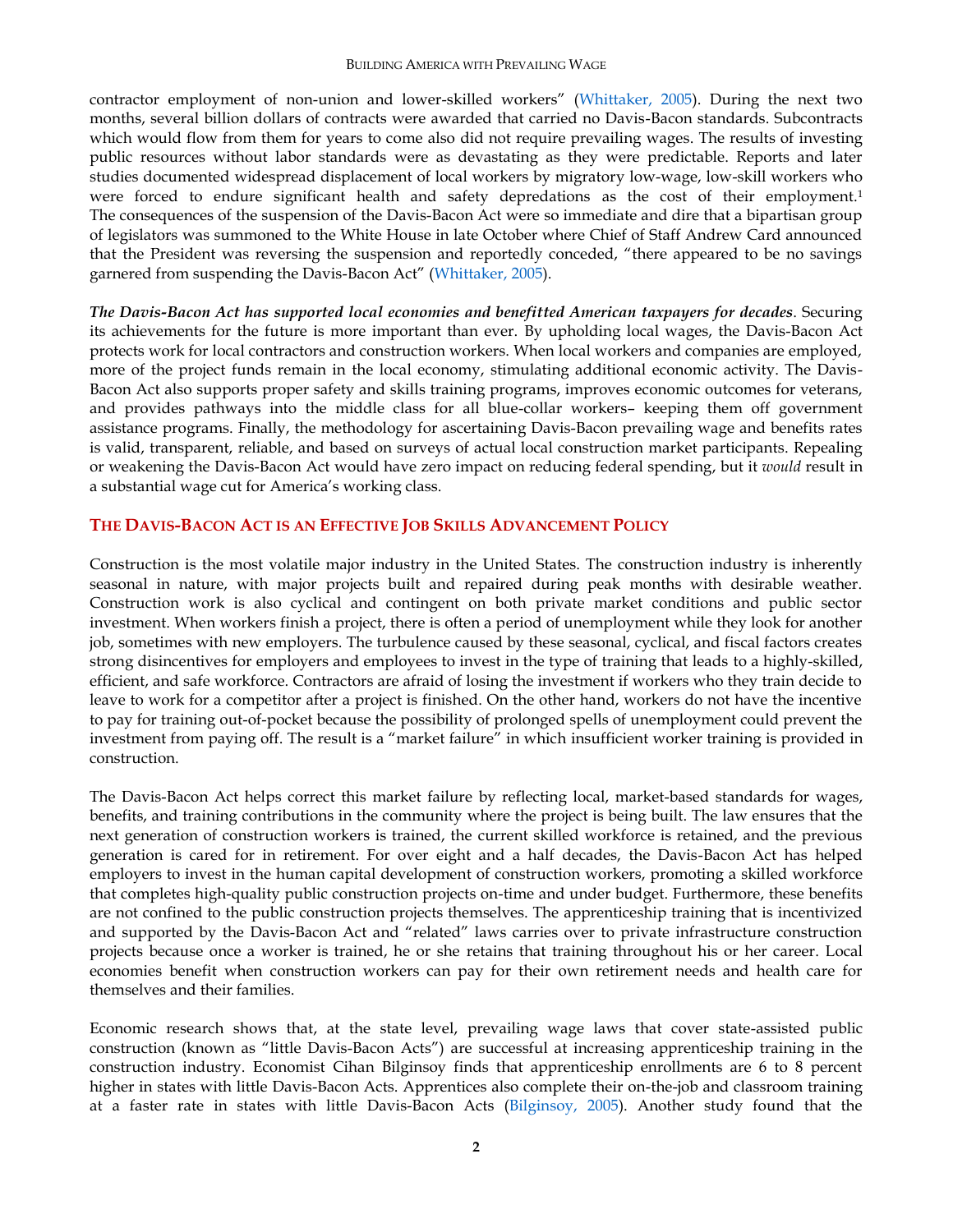apprenticeship share of the construction workforce is 14.4 percent in states with little Davis-Bacon Acts compared to 7.7 percent in states with no law [\(Dickson Quesada et al., 2013\)](https://illinoisepi.org/countrysidenonprofit/wp-content/uploads/2013/10/PWL_full-report_lttr-format.pdf). The result is that workers are more productive due to little Davis-Bacon Acts. Productivity per construction worker is 14 to 33 percent higher in states with little Davis-Bacon Acts [\(Philips, 2014\)](http://www.faircontracting.org/wp-content/uploads/2014/02/Kentucky-Report-2014-Philips.pdf).

Studies conducted after the repeal of little Davis-Bacon Acts have shown strong correlation with a decrease in worker training. After Utah repealed its law, the rate of apprenticeship training declined to historical lows [\(Azari-Rad et al., 1993\)](http://www.tandfonline.com/doi/abs/10.1080/15578770902952280#preview). Registered apprenticeships fell by 38 percent in Kansas following repeal [\(Philips, 2014\)](http://www.faircontracting.org/wp-content/uploads/2014/02/Kentucky-Report-2014-Philips.pdf). After repeal in Colorado in 1985, apprenticeship training decreased by 42 percent. In fact, in an analysis of nine states that repealed their little Davis-Bacon Acts from 1979 to 1988, researchers found that repeal was associated with a decrease in training by 40 percent and caused workplace injuries to rise by 15 percent (Philips et al., [1995\)](http://www.faircontracting.org/PDFs/prevailing_wages/losingground.pdf).

# <span id="page-5-0"></span>**THE DAVIS-BACON ACT PROVIDES PATHWAYS INTO THE MIDDLE CLASS FOR ALL WORKERS**

The Davis-Bacon Act promotes middle-class pathways for all workers and supports general protection of workers against exploitation. The policy sustains construction *careers*, not just seasonal jobs. By upholding family-sustaining wages and benefits, the Davis-Bacon Act entices skilled workers to enter the construction industry and keeps experienced workers from leaving the industry, preserving human capital investment. This is true for all workers– regardless of race, ethnicity, gender, age, religion, national origin, ancestry, marital status, or sexual orientation.

Although a few political blogs have made strange claims about the origins of the Davis-Bacon Act, the evidence of the Act's positive lasting economic outcomes for construction workers is clear. There is no credible evidence, for instance, that the Davis-Bacon Act reduces or deters participation in the construction industry among people of color [\(Belman & Philips, 2005\)](https://msu.edu/~drdale/Publications/Construction%20&%20PLAs/Prevailing%20Wage%20Laws,%20Unions%20and%20Minority%20Employment%20in%20Construction.pdf). In fact, recent work suggests just the opposite [\(Mishel, 2017\)](http://www.epi.org/files/pdf/119517.pdf).

Prevailing wage has been found to reduce income inequality in the construction industry by raising incomes more for low-wage workers than for higher-paid workers. Given that racial and ethnic minority workers are more likely to live in low-income households, the Davis-Bacon Act contributes to people of color achieving middle-class incomes. For these reasons, Congressional Black Caucus member Marc Veasey (D-Texas) has noted that "Davis-Bacon wage protections… have helped cement labor agreements and other fair practices that have helped the African American community and all Americans achieve prosperity and economic security" ([Veasey,](https://votesmart.org/public-statement/810877/the-congressional-black-caucus-african-americans-and-the-labor-movement#.WLjQllXyupp)  [2013\)](https://votesmart.org/public-statement/810877/the-congressional-black-caucus-african-americans-and-the-labor-movement#.WLjQllXyupp). Perhaps members of the Congressional Black Caucus put it best in their resounding endorsement of the Davis-Bacon Act two decades ago [\(CBC, 1995\)](http://www.faircontracting.org/wp-content/uploads/2012/11/Congressional-Black-Caucus-statement-on-Davis-Bacon.pdf):

*"Davis-Bacon has been instrumental in bridging the wage gap for historically disadvantaged sectors of our society. In the face of decaying social and economic opportunities, this measure provides women and minorities with an important tool to achieving greater parity with their mainstream counterparts. … The Davis-Bacon Act has made a valuable contribution to instituting protective equity and stability to American workers everywhere. We believe this important labor protection should be continued and strengthened, not eliminated."*

In addition to minority participation in the construction trades, the Davis-Bacon Act substantially benefits military veterans. Researchers find that veterans are statistically more likely to work in construction than nonveterans. Through the United States Military Apprenticeship Program (USMAP), active military members now account for 21 percent of all registered apprentices in the United States. Veterans who return home to become blue-collar construction workers benefit substantially from the Davis-Bacon Act and similar policies by preserving local wage standards. Researchers find that little Davis-Bacon Acts increase veteran income by 7 to 11 percent, improves employer-provided health coverage for veterans working in construction by 11 to 15 percent, and reduces poverty by 24 to 31 percent among veterans in blue-collar construction occupations. Weakening or repealing the federal Davis-Bacon Act would reduce the attractiveness of employment in construction for veterans and have disproportionately negative impacts on those who served their country [\(Manzo et al., 2016a\)](http://b.3cdn.net/votevets/62350ae9afd6c4c714_0jm6bsc5b.pdf). These findings have been peer reviewed. Economist Abdur Chowdhury notes that the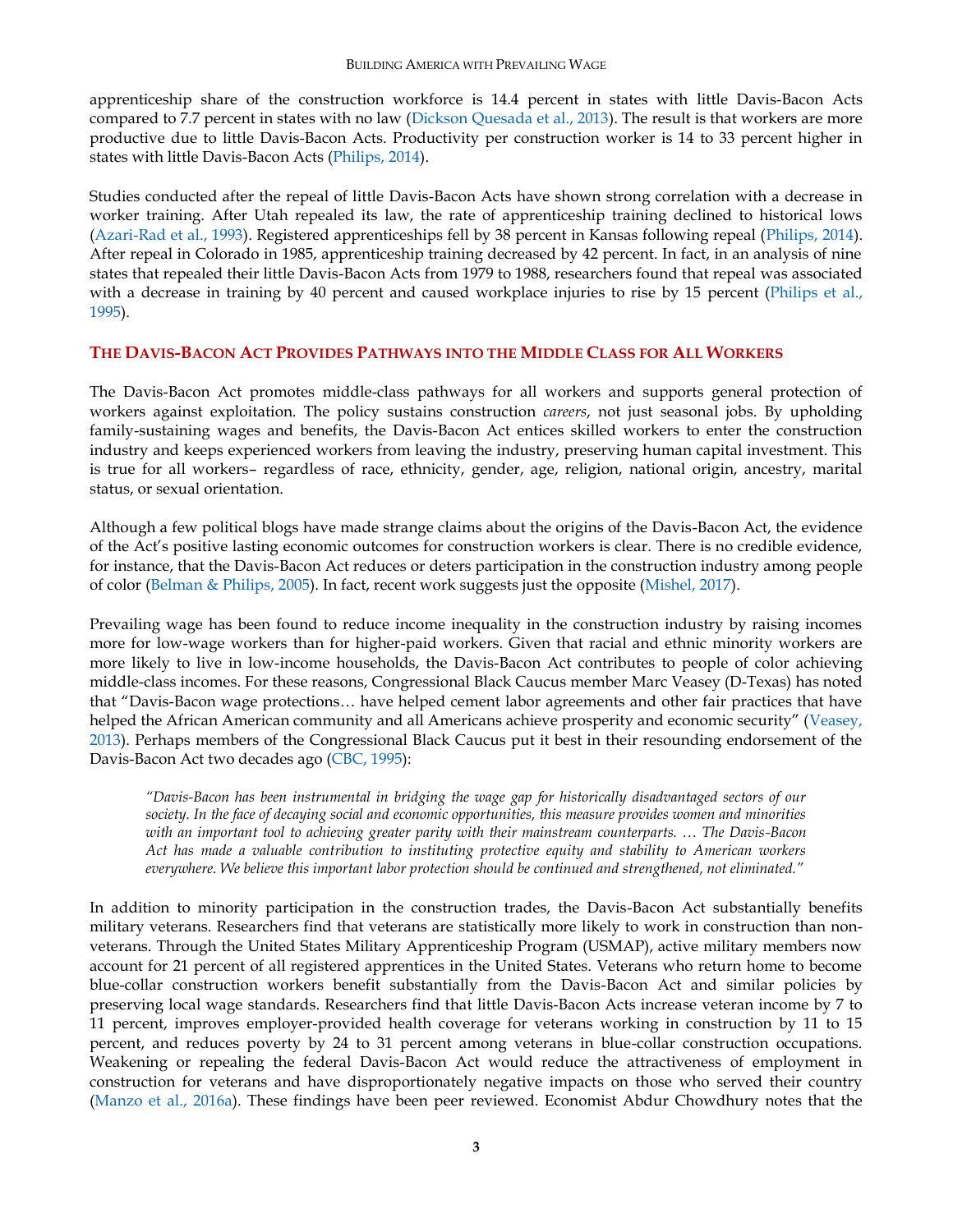"research uses reliable data and is based on sound analytical work" and concludes that repeal "would be an economic disaster for veterans" ([Chowdhury, 2017\)](https://medium.com/@abdur.chowdhury/the-impact-of-repealing-prevailing-wage-laws-on-military-veterans-9c537366304a#.s0z6bw21e).

#### <span id="page-6-0"></span>**THE DAVIS-BACON ACT BOOSTS ECONOMIC DEVELOPMENT AND SUPPORTS LOCAL EMPLOYERS**

The Davis-Bacon Act boosts local economies across America. Economic impact analyses on the effects of prevailing wage have been performed by numerous scholars. Whether evaluating the federal Davis-Bacon Act, "little Davis-Bacon Acts" at the state level, or similar municipal policies, the economics of prevailing wage laws are clear and consistent. Without the Davis-Bacon Act, nonlocal and cut-rate contractors with less-trained workers come in, undermine the local market rate, and take taxpayer dollars back with them to their home states or countries upon project completion. Conversely, by maintaining reasonable construction worker wages, improving training and productivity, and discouraging out-of-state contractors with lower-paid workers from eroding the market, the Davis-Bacon Act has positive economic and social impacts [\(Duncan & Manzo, 2017;](https://illinoisepi.files.wordpress.com/2016/12/kentucky-report-duncan-and-manzo-2016-final.pdf) [Duncan et al., 2015;](https://illinoisepi.org/countrysidenonprofit/wp-content/uploads/2014/06/The-Cost-of-Repealing-Michigans-PWL-FINAL.pdf) [Duncan & Lantsberg, 2015;](http://www.faircontracting.org/wp-content/uploads/2015/05/How-Weakening-Wisconsin%E2%80%99s-Prevailing-Wage-Policy-Would-Affect-Public-Construction-Costs-and-Economic-Activity2.pdf) [Kelsay, 2015;](http://www.faircontracting.org/wp-content/uploads/2015/01/The-Adverse-Economic-Impact-from-Repeal-of-the-PW-Law-in-WV-Dr.-Michael-Kelsay-Full-Report.pdf) [Manzo et al., 2014;](https://illinoisepi.org/countrysidenonprofit/wp-content/uploads/2014/07/Common-Sense-Construction-CCW-Report-FINAL1.pdf) [Philips, 2014;](http://www.faircontracting.org/wp-content/uploads/2014/02/Kentucky-Report-2014-Philips.pdf) [Dickson Quesada](https://illinoisepi.org/countrysidenonprofit/wp-content/uploads/2013/10/PWL_full-report_lttr-format.pdf)  [et al., 2013;](https://illinoisepi.org/countrysidenonprofit/wp-content/uploads/2013/10/PWL_full-report_lttr-format.pdf) [Kelsay et al., 2011\)](http://cas2.umkc.edu/economics/resources/prevailingwagestudy.pdf). The Davis-Bacon Act supports work for local contractors at privately-negotiated wages for construction workers.

Evidence from little Davis-Bacon Acts at the state level support the notion that prevailing wage laws are associated with more work for local contractors. Prus [\(1999\)](http://www.faircontracting.org/PDFs/prevailing_wages/Prevailing%20Wage%20Law%20and%20School%20Construction%20Cost%20in%20Maryland.pdf) discovered that the probability of winning a bid on a public school construction project is 5 percent higher for in-state contractors in states with little Davis-Bacon Acts. Similarly, a case study from southern Indiana illustrates how the weakening and eventual repeal of Indiana's little Davis-Bacon Act negatively impacted local contractors. Public works construction employment in the 13 southernmost Indiana counties decreased by over 800 jobs (-21 percent) after the wage policy was weakened. Over the same period, public works construction employment grew by nearly 800 jobs (21 percent) in 14 border counties across the river in Kentucky. Average construction wages were about 24 percent lower in Kentucky, suggesting that weakening the wage policy resulted in greater demand for low-wage, out-of-state workers [\(Manzo, 2016\)](https://illinoisepi.files.wordpress.com/2016/06/ilepi-economic-commentary-southern-in-case-study1.pdf). The net impact of the public construction process in this case was to reduce the overall wage scale and economic benefits for the region.

Economic research has further found that the wage policy supports local contractors but, importantly, does not reduce bid competition. A recent study by Economist Kevin Duncan focused on the effect of Davis-Bacon prevailing wage requirements on the cost of highway resurfacing projects in Colorado, comparing projects funded by the federal government, which require the payment of Davis-Bacon prevailing wages, to projects financed by the State of Colorado, which are not covered by a wage policy. After taking project size and complexity into account, Duncan found no significant project cost difference associated with the law and that the level of bid competition does not vary between state and federal projects [\(Duncan, 2015a\)](http://ilr.sagepub.com/content/68/1.toc).

Economic research on municipal prevailing wage standards corroborates the finding that the policies reflect local market wages and have no statistical impact on bid behavior. An examination of public works projects in five San Francisco Bay-area municipalities found that prevailing wage standards had no effect on the number of bidders or on contractor bidding behavior relative to the engineer's estimate of the value of the project ([Kim et](http://constructionacademy.org/wp-content/uploads/downloads/2012/09/2012-10-Industrial-Relations-Philips-et-al-Effect-of-Prevailing-Wage-Regulations-on-Contractor-Bid-Participation-and-Behavior-Palo-Alto-Etc.pdf)  [al., 2012\)](http://constructionacademy.org/wp-content/uploads/downloads/2012/09/2012-10-Industrial-Relations-Philips-et-al-Effect-of-Prevailing-Wage-Regulations-on-Contractor-Bid-Participation-and-Behavior-Palo-Alto-Etc.pdf). Another study on library construction in Santa Clara County, California revealed that 39 percent of subcontractors employed on prevailing wage projects were county-resident businesses but the corresponding figure when prevailing wages did not apply was 23 percent. Since local contractors were three times more likely to use local construction workers, more labor income and spending remained in the county when prevailing wages applied [\(Duncan, 2011\)](http://www.faircontracting.org/wp-content/uploads/2014/02/2011-5-13-11-prevailing_wage_brief.pdf).

# <span id="page-6-1"></span>**THE DAVIS-BACON ACT PROVIDES THE BEST VALUE FOR TAXPAYERS**

The Davis-Bacon Act fosters good, middle-class careers for America's blue-collar workers. Because workers are more productive, they earn higher incomes. There is a significant disparity in wages paid to blue-collar construction workers between states with little Davis-Bacon Acts and states without the wage policy [\(Philips,](http://www.faircontracting.org/wp-content/uploads/2014/02/Kentucky-Report-2014-Philips.pdf)  [2014;](http://www.faircontracting.org/wp-content/uploads/2014/02/Kentucky-Report-2014-Philips.pdf) [Azari-Rad et al., 1993\)](http://www.tandfonline.com/doi/abs/10.1080/15578770902952280#preview). A recent economic analysis found that little Davis-Bacon Acts increase blue-collar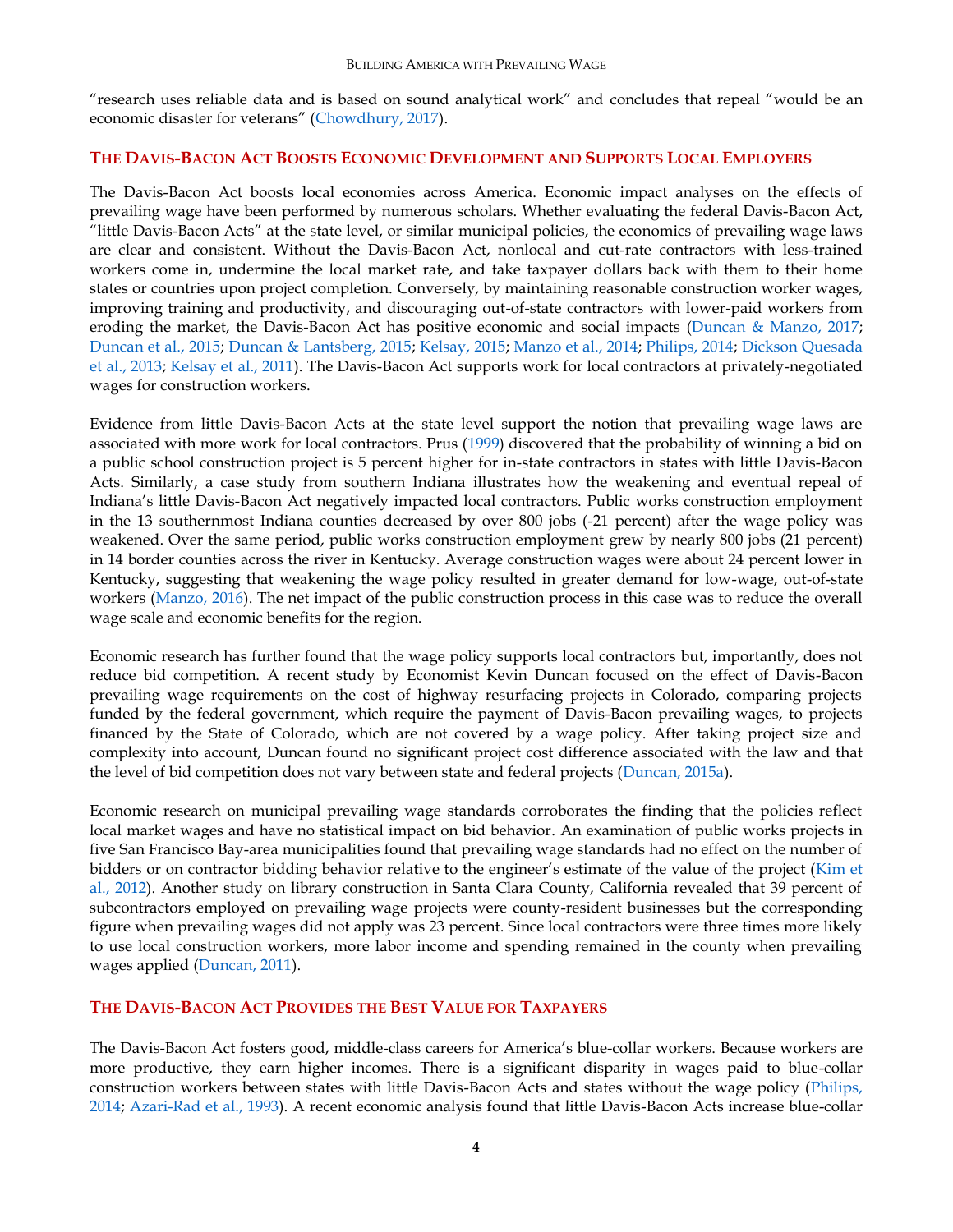construction worker earnings by between 16 and 17 percent annually. These effects are statistically significant. Little Davis-Bacon Acts also have a larger impact on low-income individuals, increasing earnings by 18 to 19 percent for working-class construction workers while having no effect on the wage and salary income of managers and supervisors in the industry. As a result, little Davis-Bacon Acts reduce the number of blue-collar construction workers earning less than the official poverty line by 30 percent [\(Manzo et al., 2016b\)](https://illinoisepi.files.wordpress.com/2017/03/pw-national-impact-study-final2-9-16.pdf). By removing local market-based standards, repeal would result in wage cuts for workers and more jobs going to nonlocal, low-wage employers.

The Davis-Bacon Act increases government tax revenue. Because they earn higher incomes, blue-collar construction workers in states with little Davis-Bacon Acts contribute more in tax revenues than in states without the laws. The Davis-Bacon Act also saves taxpayers money by reducing government assistance costs. A new working paper finds that the absence of little Davis-Bacon Act standards reduces income tax and property tax revenues from construction workers by 17 percent while raising the number of workers on government assistance programs and increasing employment among undocumented workers, negatively impacting the public purse [\(Philips & Blatter, 2017\)](https://www.aeaweb.org/conference/2017/preliminary/paper/32Na4BK9).

By raising productivity and training standards, the Davis-Bacon Act also reduces injury rates. In states without little Davis-Bacon Acts, job-related disabilities are 12 percent higher [\(Philips, 2014\)](http://www.faircontracting.org/wp-content/uploads/2014/02/Kentucky-Report-2014-Philips.pdf) and fatality rates are 18 percent higher [\(Dickson Quesada et al., 2013\)](https://illinoisepi.org/countrysidenonprofit/wp-content/uploads/2013/10/PWL_full-report_lttr-format.pdf). In the nine states that repealed their little Davis-Bacon Acts from 1979 to 1988, workplace injuries increased by 15 percent post-repeal. The federal Davis-Bacon Act, researchers estimate, is responsible for preventing 76,000 workplace injuries in construction annually and more than 675,000 workdays lost each year [\(Philips et al., 1995\)](http://www.faircontracting.org/PDFs/prevailing_wages/losingground.pdf).

Opponents of prevailing wage often claim that repealing or weakening the Davis-Bacon Act would save taxpayer dollars by paying workers less. Putting aside the questionable policy of taking "savings" from lowand middle-income wage earners, the vast majority of recent peer-reviewed studies indicates that construction costs are not affected by prevailing wages [\(Duncan & Manzo, 2017;](https://illinoisepi.files.wordpress.com/2016/12/kentucky-report-duncan-and-manzo-2016-final.pdf) [Mahalia, 2008\)](http://www.epi.org/publication/bp215/). The scholarship is clear, however, that the *absence* of little Davis-Bacon Acts increases taxpayer burdens by increasing the likelihood that construction workers will earn incomes below the poverty level, become more dependent on public assistance, and will not have health insurance or retirement benefits. Furthermore, the Davis-Bacon Act performs an important economic development function by reducing the leakage of construction funds, jobs, income, and spending from the local economy. Weakening or repealing the Davis-Bacon Act does not reduce construction costs, but research shows that it does increase poverty and decrease economic activity.

Economic research on school construction costs in the United States yields comparable results. After controlling for differences in project size, project type, project location, and other factors for 4,000 new schools built across America, Azari-Rad, Philips, and Prus [\(2003\)](http://content.csbs.utah.edu/~philips/soccer2/Publications/Prevailing%20Wages/Cost%20of%20Construction/IR%20Summer%202003.pdf) find no evidence that schools built in states with little Davis-Bacon Acts are more costly. Philips [\(2001\)](http://www.faircontracting.org/PDFs/prevailing_wages/Public_School%20Peter%20Phillips.pdf) investigates changes in public school construction costs in Kentucky, Ohio, and Michigan from 1991 to 2000 and discovers that little Davis-Bacon Acts have no impact on school construction costs but do entice contractors to hire and train a skilled workforce. Similar conclusions are reached in studies for Maryland and five neighboring states and a comparison of 15 Great Plains states [\(Prus,](http://www.faircontracting.org/PDFs/prevailing_wages/Prevailing%20Wage%20Law%20and%20School%20Construction%20Cost%20in%20Maryland.pdf)  [1999;](http://www.faircontracting.org/PDFs/prevailing_wages/Prevailing%20Wage%20Law%20and%20School%20Construction%20Cost%20in%20Maryland.pdf) [Philips, 1998\)](http://www.faircontracting.org/wp-content/uploads/2012/11/Delawares-Prevailing-Wage-Law.pdf).

Peer-reviewed research has overwhelmingly concluded that the Davis-Bacon Act has no impact on total construction costs because labor costs are a low and historically declining percentage of total costs in the construction industry– approximately 23 percent of total costs across the United States [\(Census, 2012\)](http://factfinder.census.gov/). When wages are higher in the construction industry, contractors reduce expenditures on materials, fuels, and rental equipment and accept marginally lower profit margins [\(Duncan & Lantsberg, 2015\)](http://www.faircontracting.org/wp-content/uploads/2015/05/How-Weakening-Wisconsin%E2%80%99s-Prevailing-Wage-Policy-Would-Affect-Public-Construction-Costs-and-Economic-Activity2.pdf). Peer-reviewed research also indicates that when wages increase in construction, contractors also respond by substituting skilled workers for less-productive counterparts [\(Blankenau & Cassou, 2011\)](https://ideas.repec.org/a/taf/applec/v43y2011i23p3129-3142.html).

Economists have shown that significantly lowering wages in the construction sector has widespread impacts on overall local economic activity. Arguments that focus exclusively on wage differences as the basis of the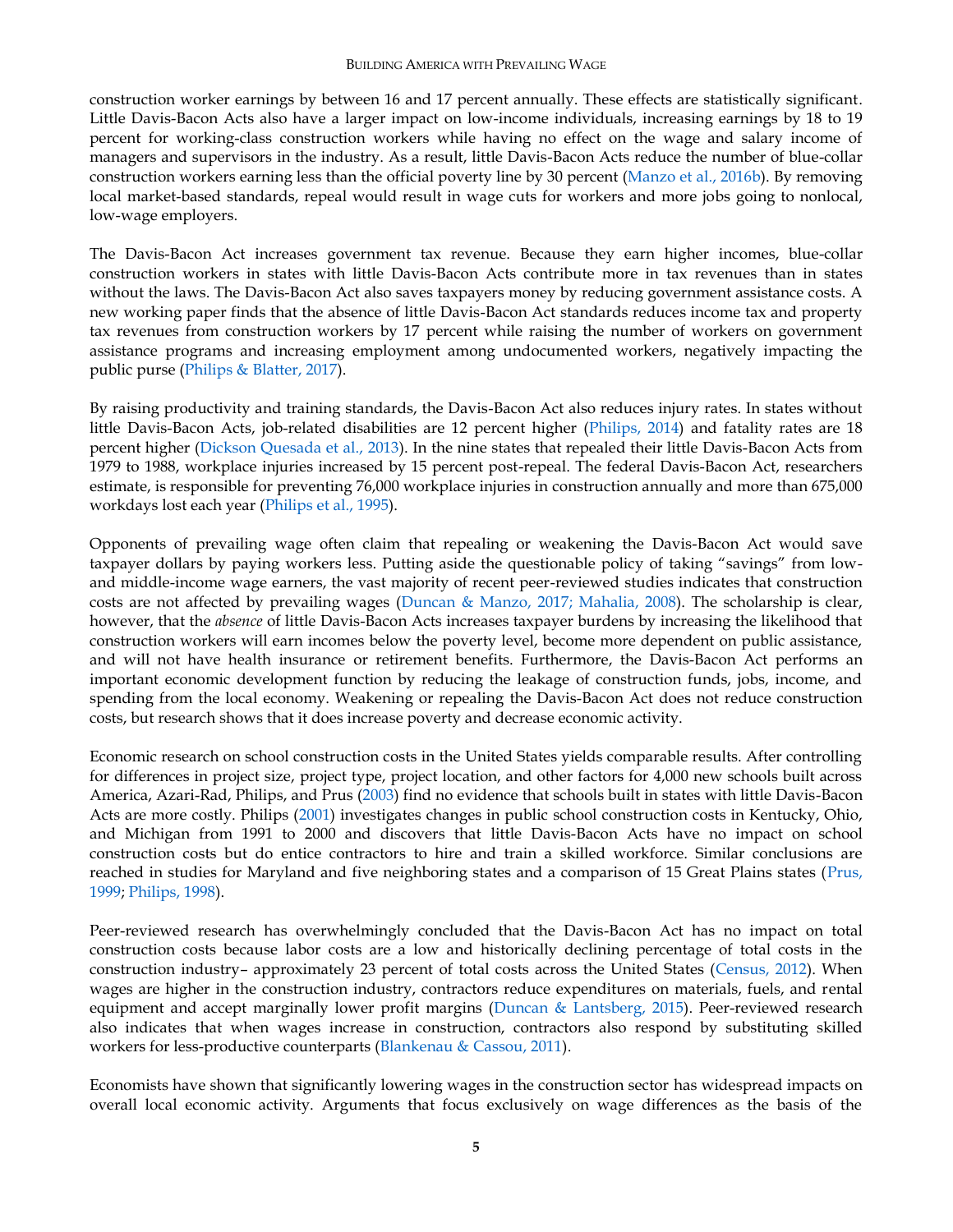prevailing wage cost effect ignore changes in labor productivity, material and fuel costs, contractor profits, and other construction efficiencies that change with wage rates. A national study that examined the aggregated effects of little Davis-Bacon Acts found that a cost-shift occurs when employers rely on low-wage construction labor. These contractors end up spending more on materials and services and taking higher profits from projects, which offset any savings on project costs that lower wages might have delivered. There are also negative secondary effects to the public when local wages are allowed to erode. Reduced wages result in workers returning less money to the public in the form of income taxes, force many workers and families below the threshold for public assistance, and increase the potential total public burden created by low-wage work [\(Manzo et al., 2016b\)](https://illinoisepi.files.wordpress.com/2017/03/pw-national-impact-study-final2-9-16.pdf).

The overall national fiscal impact of the Davis-Bacon Act includes significant additional federal income tax contributions from blue-collar construction workers which, after credits and deductions, amount to approximately \$231 million annually. Without the protection of wage standards afforded by the Davis-Bacon Act, more blue-collar construction workers would earn poverty-level incomes and government spending on food stamps for construction workers would increase by \$21 million. Expenditures on the Earned Income Tax Credit would rise by \$5 million. Thus, Davis-Bacon improves the federal budget by \$257 million annually due to higher income tax revenues and reduced spending on government assistance programs [\(Manzo et al., 2016b\)](https://illinoisepi.files.wordpress.com/2017/03/pw-national-impact-study-final2-9-16.pdf).

# <span id="page-8-0"></span>DAVIS-BACON SURVEYS ARE TRANSPARENT AND REFLECT WAGES PAID BY PRIVATE CONTRACTORS **IN LOCAL MARKETS**

The Davis-Bacon Act is administered by the United States Department of Labor through the Wage and Hour Division (WHD). The WHD conducts voluntary surveys of the actual wages and fringe benefits paid by private contractors to construction workers in job classifications on local projects. The survey process results in Davis-Bacon wage determinations based on fair market wages paid to construction workers in 3,000 counties and localities across the nation. By including the total value of wages, fringe benefits, and training contributions by job classification where the work is performed, Davis-Bacon surveys reflect basic market standards that ensure the best value for local taxpayers.

Davis-Bacon surveys are transparent. The Wage and Hour Division communicates with all industry stakeholders in an area when conducting a survey– contractors, trade associations, public agencies, trade unions, and citizen groups. The underlying wage data for wage determinations are available to the public and survey results can be– and are– challenged for reliability or correctness in established administrative procedures. The Davis-Bacon survey process is based upon reliable and transparent procedures:

- $\triangleright$  The survey results are published on an accessible federal website and are available for instantaneous access by contractors, agencies, workers, and the public.
- Surveys are market-specific and conducted in individual states for the heavy, highway, building, and residential construction sectors.
- $\triangleright$  Wage determinations accurately reflect conditions in the local labor market because they are based on detailed payroll submissions that account for both hourly wages and benefits.
- $\triangleright$  Surveys use clearly specified processes and the survey results can be easily replicated by allowing parties to obtain the underlying wage data to determine if they are correct.
- $\triangleright$  Affected parties are provided a procedure to petition for the reconsideration of a published rate to ensure its validity and to present additional or corrected data for review.

Thus, the Davis-Bacon survey system produces prevailing wage rates that are transparent, valid, appropriate, and reflective of local market standards. Notwithstanding the private market-based results of Davis-Bacon surveys, some have argued that the system should be replaced with the data from the *Occupational Employment Statistics* (OES) produced by the Bureau of Labor Statistics (BLS) [\(Sherk, 2017\)](http://www.heritage.org/sites/default/files/2017-01/BG3185_0.pdf). This proposed policy change by opponents of the Davis-Bacon Act is based on the false assumption that the OES data is a better indicator of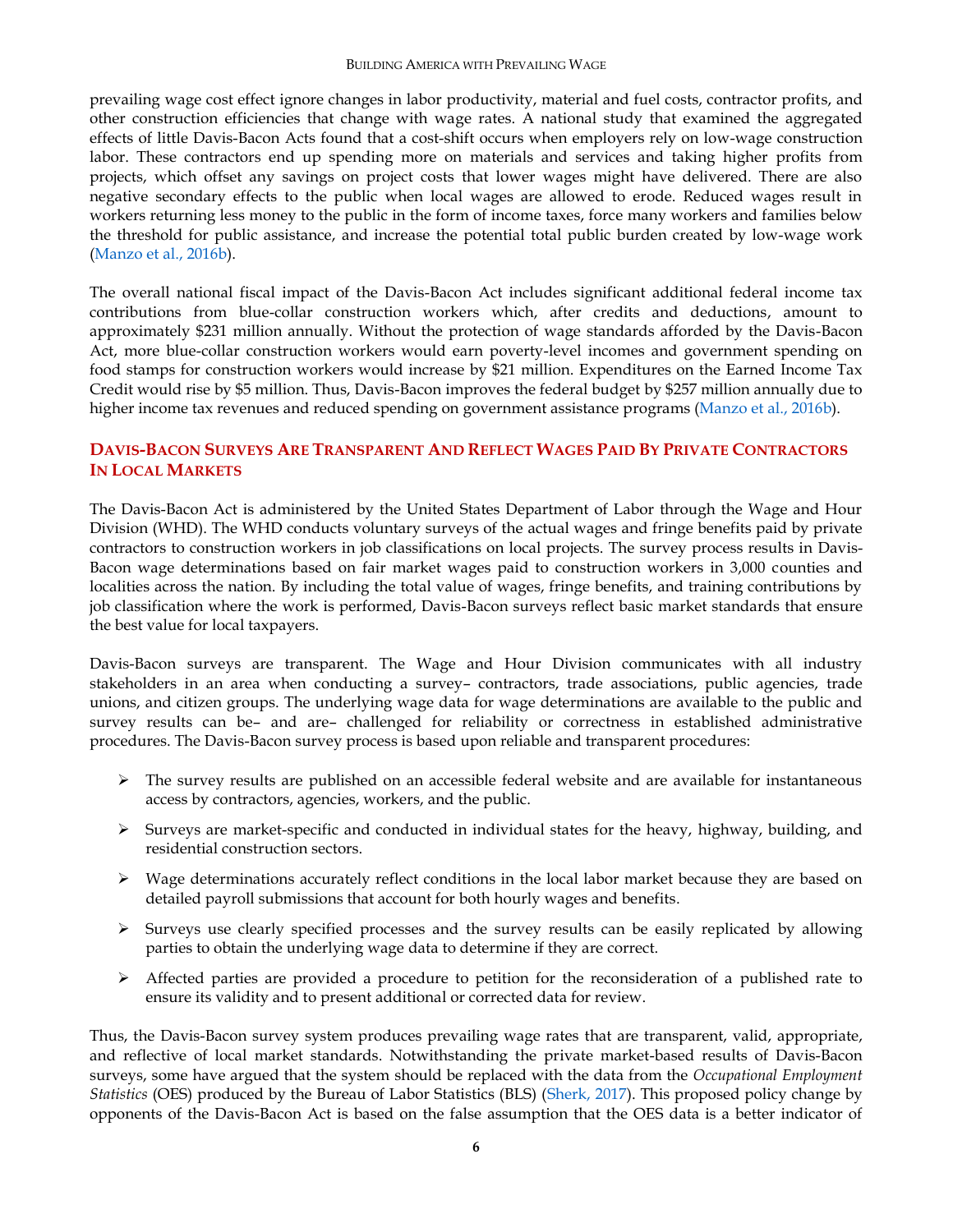local construction market rates than Davis-Bacon surveys. In fact, Erica Groshen [\(2013a\)](https://www.gpo.gov/fdsys/pkg/CHRG-113hhrg81435/html/CHRG-113hhrg81435.htm), Commissioner of the Bureau of Labor Statistics, has definitively concluded that the:

*"BLS has no role in establishing prevailing wages or determining what data are appropriate for that purpose. … Because the BLS data are used for so many purposes, we generally don't design them for particular applications, such as the Davis-Bacon wage determinations."*

Replacing Davis-Bacon wages with OES wages would seriously erode the *actual* prevailing wage paid to construction workers. The specific features of the OES data which prevent it from producing a prevailing market wage are described in detail in the testimonies of industry experts summarized below (Philips  $\&$ [Duncan, 2015;](http://documentslide.com/documents/bls-survey-methodology.html) [Duncan, 2015b;](http://docshare01.docshare.tips/files/29184/291843606.pdf) [Eisenbrey & Belman, 2013\)](http://edworkforce.house.gov/uploadedfiles/eisenbrey_davis-bacon_testimony_2013_final.pdf). The OES system includes the following defects:

- $\triangleright$  The OES data is not transparent. The underlying wage data is not available to the public and it cannot be challenged for reliability or correctness.
- $\triangleright$  OES wage rates exclude fringe benefits. Good health and retirement benefits are essential to retaining skilled workers in unstable and dangerous construction sectors. OES data, however, include no information on training contributions, health insurance payments, or pension payments.
- $\triangleright$  The OES over-represents residential construction. Nearly half of the OES wage information comes from residential construction, which is a low-skill, low-wage, low-benefits sector of construction. This severely skews the OES wages downward.
- $\triangleright$  The OES does not distinguish between journeyworkers and apprentices. A beginning apprentice typically earns about 50 percent of the journeyworker wage rate. Relying on OES wages would thus cut the wages of skilled journeyworkers.
- $\triangleright$  The OES cannot report data by local county areas and OES does not survey actual construction sites. The OES attributes all of a contractor's work to the contractor's business address regardless of where the worksite is located.
- $\triangleright$  The OES data is often based on small sample sizes relative to the number of construction occupations and local construction markets [\(Groshen, 2013b\)](https://www.bls.gov/bls/congressional_testimony/groshen06182013.pdf).

By distorting wage rates below actual local standards, the use of OES data would produce less local hiring and fewer local construction jobs. This dynamic would ripple out to all sectors of the economy and reduce economic output. OES data is not suitable for public construction and would result in a failure to meet the goal of Davis-Bacon to sustain local market standards.

# <span id="page-9-0"></span>**THE BOTTOM LINE**

<span id="page-9-1"></span>The Davis-Bacon Act supports local economies and benefits taxpayers. The Davis-Bacon Act protects work for local contractors and construction workers, supports training programs, and provides pathways into the middle class for all blue-collar workers– keeping them off government assistance programs. The methodology for ascertaining Davis-Bacon prevailing wage and benefits rates is transparent, reliable, and valid. The Davis-Bacon Act is the best deal for American taxpayers.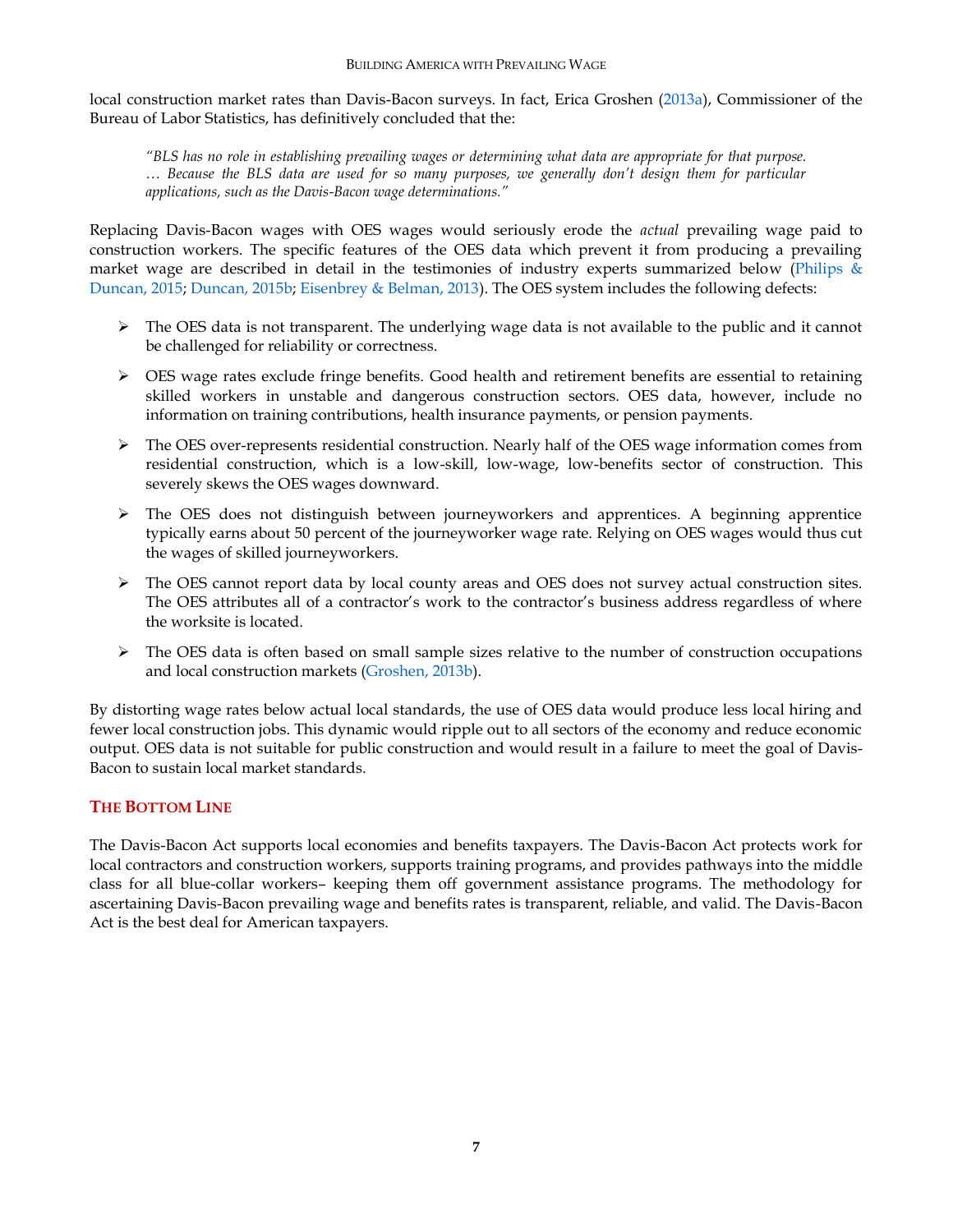#### **SOURCES**

 $\overline{a}$ 

- Azari-Rad, Hamid; Peter Philips; and Mark Prus. [\(2003](http://content.csbs.utah.edu/~philips/soccer2/Publications/Prevailing%20Wages/Cost%20of%20Construction/IR%20Summer%202003.pdf)). "State Prevailing Wage Laws and School Construction Costs," *Industrial Relations*, 42(3): 445-457.
- Belman, Dale and Peter Philips [\(2005](https://msu.edu/~drdale/Publications/Construction%20&%20PLAs/Prevailing%20Wage%20Laws,%20Unions%20and%20Minority%20Employment%20in%20Construction.pdf)). "Prevailing Wage Laws, Unions and Minority Employment in Construction: A Historical and Empirical Analysis." *Prevailing Wages*, Chapter XX.
- Bilginsoy, Cihan and Peter Philips. [\(2000](http://ohiostatebtc.org/wp-content/uploads/2014/04/PWL_BC_11.pdf)). "Prevailing Wage Regulations and School Construction Costs: Evidence from British Columbia," *Journal of Education Finance*, 24: 415-432.
- Bilginsoy, Cihan. [\(2005](https://ideas.repec.org/p/uta/papers/2003_08.html)). "Wage Regulation and Training: The Impact of State Prevailing Wage Laws on Apprenticeship," in Hamid Azari-Rad, Peter Philips and Mark J. Prus (eds.) *The Economics of Prevailing Wage Laws*, Aldershot, UK: Ashgate, pp.149-168.
- Blankenau, William and Steven Cassou. [\(2011](https://ideas.repec.org/a/taf/applec/v43y2011i23p3129-3142.html)). "Industry Differences in the Elasticity of Substitution and Rate of Biased Technological Change between Skilled and Unskilled Labor," *Applied Economics*, 43: 3129-3142.
- Census. [\(2012](http://factfinder.census.gov/faces/nav/jsf/pages/index.xhtml)). "American FactFinder." 2012 *Economic Census of Construction*. U.S. Census Bureau.
- Chowdhury, Abdur. [\(2017](https://medium.com/@abdur.chowdhury/the-impact-of-repealing-prevailing-wage-laws-on-military-veterans-9c537366304a#.yefz1l8mx)). "The Impact of Repealing Prevailing Wage Laws on Military Veterans." Marquette University.
- Congressional Black Caucus (CBC). [\(1995\)](http://www.faircontracting.org/wp-content/uploads/2012/11/Congressional-Black-Caucus-statement-on-Davis-Bacon.pdf). Statement in support of prevailing wage laws. U.S. Congress.
- Congressional Budget Office (CBO). [\(2001\)](https://www.cbo.gov/sites/default/files/107th-congress-2001-2002/reports/entire-report_0.pdf). *Budget Options*. U.S. Congress.
- Dickson Quesada, Alison, Frank Manzo IV, Dale Belman, and Robert Bruno. [\(2013\)](https://illinoisepi.org/countrysidenonprofit/wp-content/uploads/2013/10/PWL_full-report_lttr-format.pdf). *A Weakened State: The Economic and Social Impacts of Repeal of the Prevailing Wage Law in Illinois*. University of Illinois at Urbana-Champaign; Michigan State University.
- Duncan, Kevin and Alex Lantsberg. [\(2015\)](http://www.faircontracting.org/wp-content/uploads/2015/05/How-Weakening-Wisconsin%E2%80%99s-Prevailing-Wage-Policy-Would-Affect-Public-Construction-Costs-and-Economic-Activity2.pdf). *How Weakening Wisconsin's Prevailing Wage Policy Would Affect Public Construction Costs and Economic Activity*. Colorado State University-Pueblo; Smart Cities Prevail.
- Duncan, Kevin and Frank Manzo IV. [\(2017\)](https://illinoisepi.files.wordpress.com/2016/12/kentucky-report-duncan-and-manzo-2016-final.pdf). *The Economic, Fiscal, and Social Effects of Kentucky's Prevailing Wage Law*. Colorado State University-Pueblo; Midwest Economic Policy Institute.
- Duncan, Kevin, Alex Lantsberg, and Frank Manzo IV. [\(2015\)](https://illinoisepi.org/countrysidenonprofit/wp-content/uploads/2014/06/The-Cost-of-Repealing-Michigans-PWL-FINAL.pdf). *The Cost of Repealing Michigan's Prevailing Wage Policy: Impacts on Total Construction Costs and Economic Activity*. Colorado State University-Pueblo; Smart Cities Prevail; Midwest Economic Policy Institute.

<sup>&</sup>lt;sup>1</sup> One prominent researcher on the subject concluded that "without producing incentives for employers to maintain a wage floor, invest in the local labor force, and maintain safety and labor standards, they will opt instead to increase their profits and find the cheapest and most pliant labor available." Elizabeth Fussell and Abel Valenzuela Jr., "Getting a construction job in post-Katrina New Orleans: Race, nativity, and luck," presentation at Conference on New Orleans's Political Economy, Tulane University, New Orleans [\(2010](http://www2.tulane.edu/liberal-arts/political-economy/new-orleans/upload/Fussell-and-Valenzuela-Getting-a-construction-job-in-New-Orleans.pdf)). See also, Laurel E. Fletcher, et al., "Rebuilding After Katrina: A Population-Based Study of Labor and Human Rights in New Orleans," University of California, Berkeley and Tulane University ([2006](https://www.law.berkeley.edu/files/rebuilding_after_katrina.pdf)); Haley E. Olam and Erin S. Stamper, "The Suspension of the Davis Bacon Act and the Exploitation of Migrant Workers in the Wake of Hurricane Katrina," *Hofstra Labor & Employment Law Journal*, Vol. 24: 145-180, 2006; Elizabeth Fussell, "Hurricane Chasers in New Orleans: Latino Immigrants as a Source of a Rapid Response Labor Force," *Hispanic Journal of Behavioral Sciences*, Vol 31: 375-394 [\(2009\)](https://www.researchgate.net/publication/231057898_Hurricane_Chasers_in_New_Orleans); Elizabeth Fussell and Amy Bellone-Hite, "Disaster, Reconstruction, and Racialization: Latinos in New Orleans after Hurricane Katrina, in *Rethinking Disaster Recovery: A Hurricane Katrina Retrospective*, Jeannie Haubert, ed., Lexington Books, 2015, pp. 89-104; and see Peter Philips, "Lessons for post-Katrina reconstruction: A high-road vs. low-road recovery," EPI Briefing Paper [\(2005\)](http://www.epi.org/files/page/-/old/briefingpapers/166/bp166.pdf).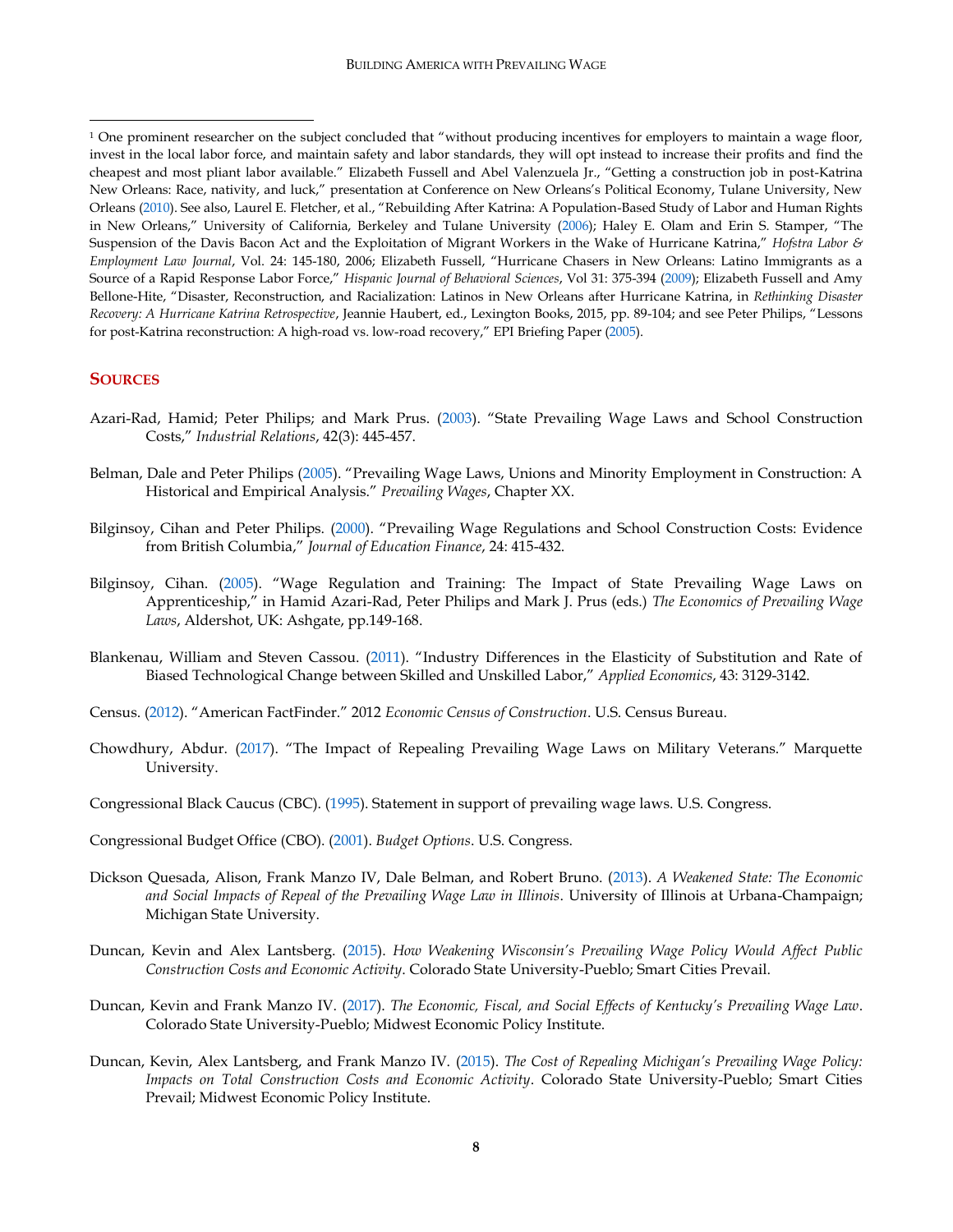Duncan, Kevin. [\(2016\)](http://www.faircontracting.org/wp-content/uploads/2012/08/Wage-differential-method-critique-Duncan-2016-1.pdf). *The Wage Differential Method: Promising Construction Cost Savings with the Repeal or Weakening of Prevailing Wage Laws that Cannot be Delivered*. Colorado State University-Pueblo.

 $\overline{a}$ 

- Duncan, Kevin. [\(2015](http://ilr.sagepub.com/content/68/1/212))(a). "The Effect of Federal Davis-Bacon and Disadvantaged Business Enterprise Regulations on Highway Maintenance Costs," *Industrial and Labor Relations Review*, 68(1): 212-237.
- Duncan, Kevin. [\(2015\)](http://docshare01.docshare.tips/files/29184/291843606.pdf)(b). *Limitations with the Use of* Occupational Employment Statistics *in the Determination of Prevailing Wage Rates in Vermont*. Colorado State University-Pueblo.
- Duncan, Kevin [\(2015\)](http://pracademics.com/attachments/article/1215/Article%202_Duncan.pdf)(c). "Do Federal Davis-Bacon and Disadvantaged Business Enterprise Regulations Affect Aggressive Bidding? Evidence from Highway Procurement Auctions," *Journal of Public Procurement*.
- Duncan, Kevin. [\(2011\)](http://www.faircontracting.org/wp-content/uploads/2014/02/2011-5-13-11-prevailing_wage_brief.pdf). *Economic, Fiscal and Social Impacts of Prevailing Wage in San Jose, California*. Colorado State University-Pueblo; Working Partnerships USA.
- Duncan, Kevin and Russell Ormiston. (2017). *Prevailing Wage Laws: What Do We Know*? Institute for Construction Economics Research.
- Duncan, Kevin; Peter Philips; and Mark Prus. [\(2014](http://onlinelibrary.wiley.com/doi/10.1111/irel.12072/abstract)). "Prevailing Wage Regulations and School Construction Costs: Cumulative Evidence from British Columbia," *Industrial Relations*, 53(4): 593-616.
- Duncan, Kevin; Peter Philips; and Mark Prus. [\(2009](http://www.tandfonline.com/doi/abs/10.1080/15578770902952280#preview)). "The Effects of Prevailing Wage Regulations on Construction Efficiency in British Columbia," *International Journal of Construction Education and Research*, 5(2): 63-78
- Eisenbrey, Ross and Dale Belman. [\(2013\)](http://edworkforce.house.gov/uploadedfiles/eisenbrey_davis-bacon_testimony_2013_final.pdf). Testimony before the Subcommittee on Workforce Protection, U.S. House of Representatives. Economic Policy Institute.
- Glassman, Sarah; Michael Head; David Tuerck; Paul Bachman. [\(2008\)](http://www.beaconhill.org/BHIStudies/PrevWage08/DavisBaconPrevWage080207Final.pdf). *The Federal Davis-Bacon Act: The Prevailing Mismeasure of Wages*. The Beacon Hill Institute at Suffolk University.
- Groshen, Erica. [\(2013](https://www.gpo.gov/fdsys/pkg/CHRG-113hhrg81435/html/CHRG-113hhrg81435.htm))(a). "Promoting the Accuracy and Accountability of the Davis-Bacon Act." Hearing before the Subcommittee on Workforce Protections, Committee on Education and the Workforce." U.S. Congress. June 18, 2013
- Groshen, Erica. [\(2013\)](https://www.bls.gov/bls/congressional_testimony/groshen06182013.pdf)(b). "Statement of Erica L. Groshen, Commissioner, Bureau of Labor Statistics, U.S. Department of Labor before the Subcommittee on Workforce Protections, Committee on Education and the Workforce." U.S. Congress.
- Jordan, Lisa; Robert Bruno; Phil Schrader; and Tony Sindone. [\(2006\)](http://www.faircontracting.org/PDFs/prevailing_wages/PrevailingWageStudyFinal1109061.pdf). *An Evaluation of Prevailing Wage in Minnesota: Implementation, Comparability and Outcomes*. Brevard College; University of Illinois at Urbana-Champaign; University of Minnesota; Indiana University– South Bend.
- Kelsay, Michael. [\(2015\)](http://www.faircontracting.org/wp-content/uploads/2015/01/The-Adverse-Economic-Impact-from-Repeal-of-the-PW-Law-in-WV-Dr.-Michael-Kelsay-Full-Report.pdf). *The Adverse Economic Impact from Repeal of the Prevailing Wage Law in West Virginia*. University of Missouri– Kansas City.
- Kelsay, Michael, James Sturgeon, and Kelly Pinkham. [\(2011\)](http://cas2.umkc.edu/economics/resources/prevailingwagestudy.pdf). *The Adverse Economic Impact from Repeal of the Prevailing Wage Law in Missouri*. University of Missouri– Kansas City. Updated version.
- Kim, Jaewhan; Chang Kuo-Liang; and Peter Philips. [\(2012](http://constructionacademy.org/wp-content/uploads/downloads/2012/09/2012-10-Industrial-Relations-Philips-et-al-Effect-of-Prevailing-Wage-Regulations-on-Contractor-Bid-Participation-and-Behavior-Palo-Alto-Etc.pdf)). "The Effect of Prevailing Wage Regulations on Contractor Bid Participation and Behavior: A Comparison of Palo Alto, California with Four Nearby Prevailing Wage Municipalities," *Industrial Relations*, 51(4): 874-891.
- Mahalia, Nooshin. [\(2008\)](http://www.epi.org/publication/bp215/). *Prevailing Wages and Government Contracting Costs: A Review of the Research*. Economic Policy Institute.